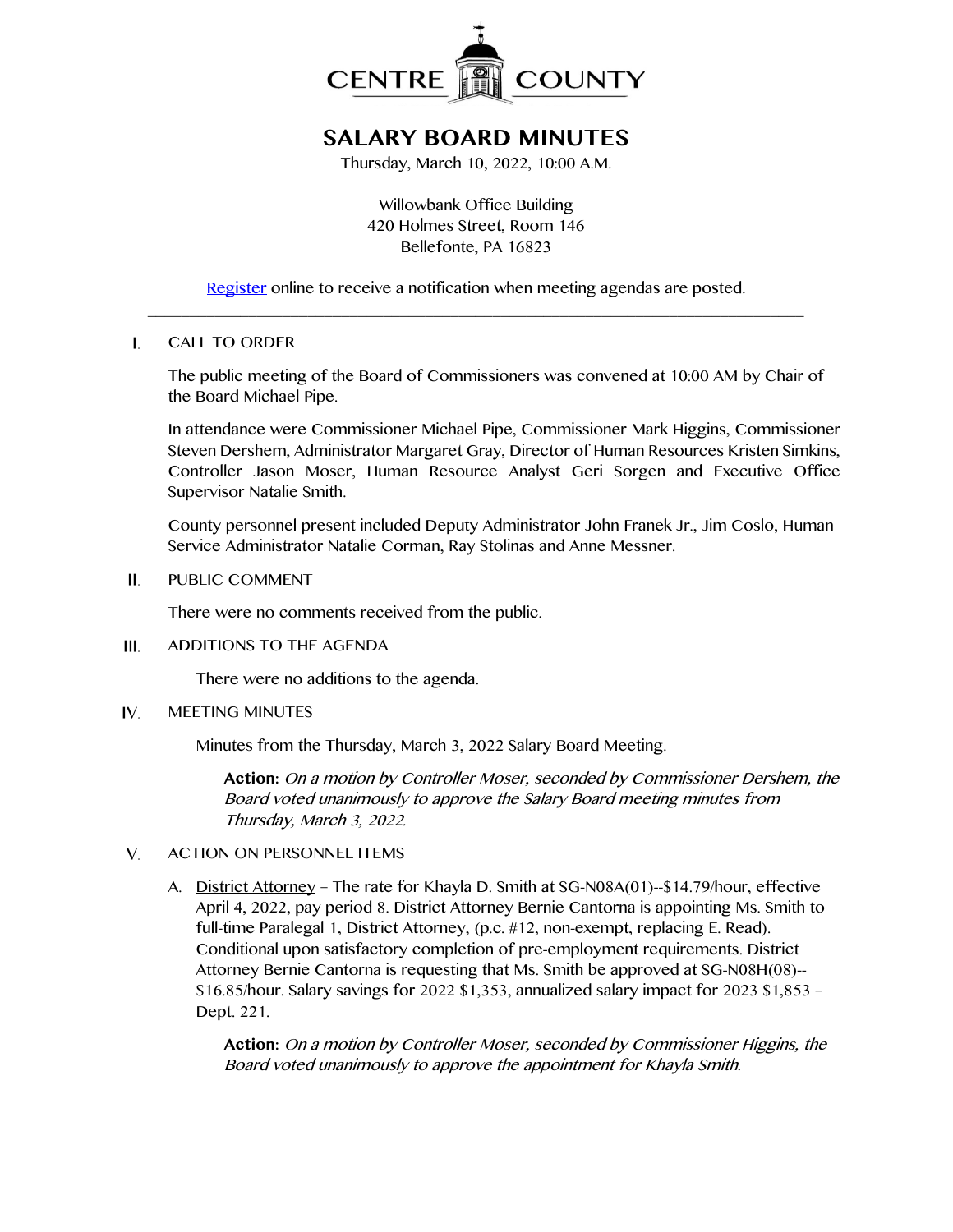### **SALARY BOARD MINUTES THURSDAY, MARCH 10, 2022 PAGE 2**

### B. Conservation District

- i. The creation of an on-call/occasional Resource Conservation Coordinator 1, Conservation District, (p.c. #16, non-exempt, 40 hour), at SG-N12A(01)--\$17.69/hour, effective March 10, 2022, pay period 6.
- ii. The appointment for Paul D. Dembowski, on-call/occasional Resource Conservation Coordinator 1, Conservation District, (p.c. #16, non-exempt, new), at SG-N12A(01)-- \$17.69/hour, effective March 14, 2022, pay period 7. Conservation District Manager Jim Coslo is requesting that Mr. Dembowski be approved at SG-N12E(05)-- \$19.08/hour. Conditional upon satisfactory completion of pre-employment requirements. Salary budget impact for 2022 \$349, annualized salary impact for 2023 \$5,691- Dept. 822.

**Action:** On a motion by Controller Moser, seconded by Commissioner Higgins, the Board voted unanimously to approve the Conservation District items i-ii.

- C. Human Services
	- i. Office of Aging The promotion/change in title for Sheera Corrigan, from full-time Aging Care Manager 2, Office of Aging, (p.c. #09, non-exempt, 75 hour), at SG-N12H(08)--\$20.18/hour to full-time Aging Care Management Supervisor 1, Office of Aging, (p.c. #02, exempt, 80 hour, replacing B. Lose), at SG-S54A(01)-- \$51,500.80/annum, effective retro to March 7, 2022, pay period 6. Director of Aging Quentin Burchfield is requesting that Ms. Corrigan be approved at SG-S54C(03)-- \$53,476.80/annum. Salary budget savings for 2022 \$3,561, annualized salary savings for 2023 \$957 - Dept. 521.

**Action:** On a motion by Controller Moser, seconded by Commissioner Higgins, the Board voted unanimously to approve the promotion/change in title for Sheera Corrigan.

D. Tax Claim – The promotion/change in title/department for Leann Repasky, from full-time Department Clerk 3 (75), Tax Collection, (p.c. #05, non-exempt), at SG-N08O(15)-- \$19.20/hour to full-time Tax Claim Coordinator, Tax Claim, (p.c. #03, non-exempt, replacing M. Kerstetter), at SG-N12G(07)--\$19.80/hour, effective March 13, 2022, pay period 7. Director of Tax Claim and Collections Jennifer Pettina is requesting that Ms. Repasky be approved at SG-N12K(11)--\$21.36/hour. Salary budget savings for 2022 \$16,905, annualized salary savings for 2023 \$7,995 - Dept. 123.

**Action:** On a motion by Controller Moser, seconded by Commissioner Dershem, the Board voted unanimously to approve the promotion/change in title for Leann Repasky.